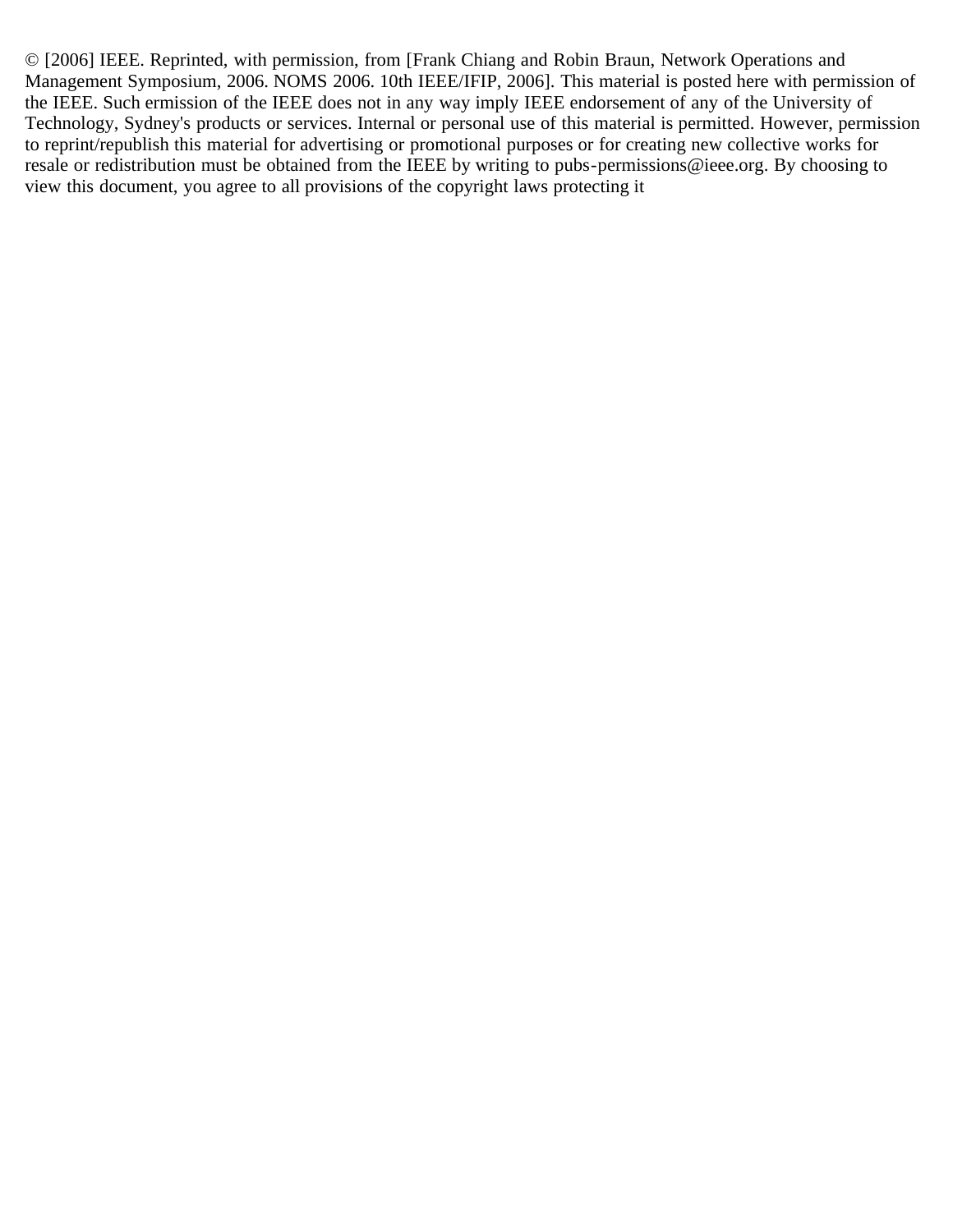# A Nature Inspired Multi-Agent Framework for Autonomic Service Management in Pervasive Computing Environments

Frank Chiang and Robin Braun Faculty of Engineering, University of Technology Sydney, Broadway, NSW 2007, Australia

*Abstract*—This paper describes the design of a scalable biomimetic framework in the management domain of complex *Ubiquitous Service-Oriented Networks*. An autonomous network service management platform - SwarmingNet is proposed. In this SwarmingNet architecture, the required network service processes are implemented by a group of highly diverse and autonomic objects. These objects are called TeleService Solons as elements of TeleService Holons, analogue to individual insects as particles of the whole colony. A group of TSSs have the capabilities of fulfilling the complex tasks relating to service discovery and service activation. We simulate a service configuration process for Multimedia Messaging Service, and a performance comparison is made between the bio-agents scheme and normal multi-agents scheme.

## I. INTRODUCTION

The operational management of Next Generation Network (NGN) services is expected to be autonomous, scalable, interoperable and adaptable to the diverse, large-scale, highly distributed, and dynamically ever-changing network environment in the future. The functional management for them are also desired to be as simple as possible from the perspective of both designs and implementations. Current network management infrastructure is struggling to cope with these challenges.

In contrast, social insects and biological organisms have developed relatively easy and efficient mechanisms to thrive in hostile, dynamic and uncertain environments after many years' evolution and natural selection. Hence, taking advantages of the synthesis on full-scaled biological societies is of vital importance in achieving autonomic management in the future Ubiquitous Service-Oriented Network (USON) [2], which will dynamically connect human beings and home/office electronic appliances via distributed devices (e.g., cell phones, notebooks, PDAs) and applications running on these devices to flexibly enable services at any time, any places without *constraints in quantity or frequency* [3].

We believe a better designed bio-functional framework exhibiting self-organization, adaptation, scalability and mobility is necessary for the availability of seamless services exempted from potential failures and attacks. This research is motivated by the observations from swarm intelligence in biological systems which are based on the principles underlying the behaviors of those system (e.g. Termite, Ant colonies, Bees, Fish schooling [4]; See Figure 1 for details) consisting of swarms of many agents. Those biological systems have developed instinctive mechanisms to achieve the desirable characteristics for network management paradigms such as autonomy, robustness, scalability, adaptability and even simple individual actions for design and implementation.

| Instances of Colonies | <b>Swarming Behaviors</b>    |  |  |  |
|-----------------------|------------------------------|--|--|--|
| Ants                  | Items sorting in nests; Food |  |  |  |
|                       | foraging; Path selection     |  |  |  |
| Bees/Ants/Termite     | Hive construction or nest    |  |  |  |
|                       | building                     |  |  |  |
| Fish                  | Schooling                    |  |  |  |
| Birds                 | Flocking                     |  |  |  |
| Spiders               | Web weaving                  |  |  |  |
| Bacteria/Slime mold   | Aggregation                  |  |  |  |
| FireFlies             | Synchronization blinks       |  |  |  |
| Locusts               | Group hunting                |  |  |  |
|                       |                              |  |  |  |

Fig. 1. Swarming Behaviors in the Nature World

The aim of this paper is to propose a bio-swarming framework — *SwarmingNet* for network service managements. The biological platforms proposed by Suda [6] and Suzuki [7] are more emphasizing *evolutionary* behaviors of agents. The status of network services (mutation, clone, reproduction and replication) depends on multi-agents' internal states. These platforms are particularly complicated in terms of rapid practical application. We distinguish our framework from theirs by applying TeleSolon hierarchy<sup>1</sup> concepts into hierarchical network management system which is analogue to the *ecosystem* in nature and *colony* structure in ants. We apply stigmergic antforaging behaviors into the threshold-based self-organization algorithm. This is much easier to be applied into practical embedded systems with industries.

This paper is organized as follows: Section II oulines the current development of bio-swarming intelligence. The design principles and our self-organized provisioning algorithm for *event-based* autonomic management architecture are mainly specified in section III. The system-level architecture are

<sup>&</sup>lt;sup>1</sup>Due to the limitation of pages, details of THSs and TSSs can be referred to in the full version under requests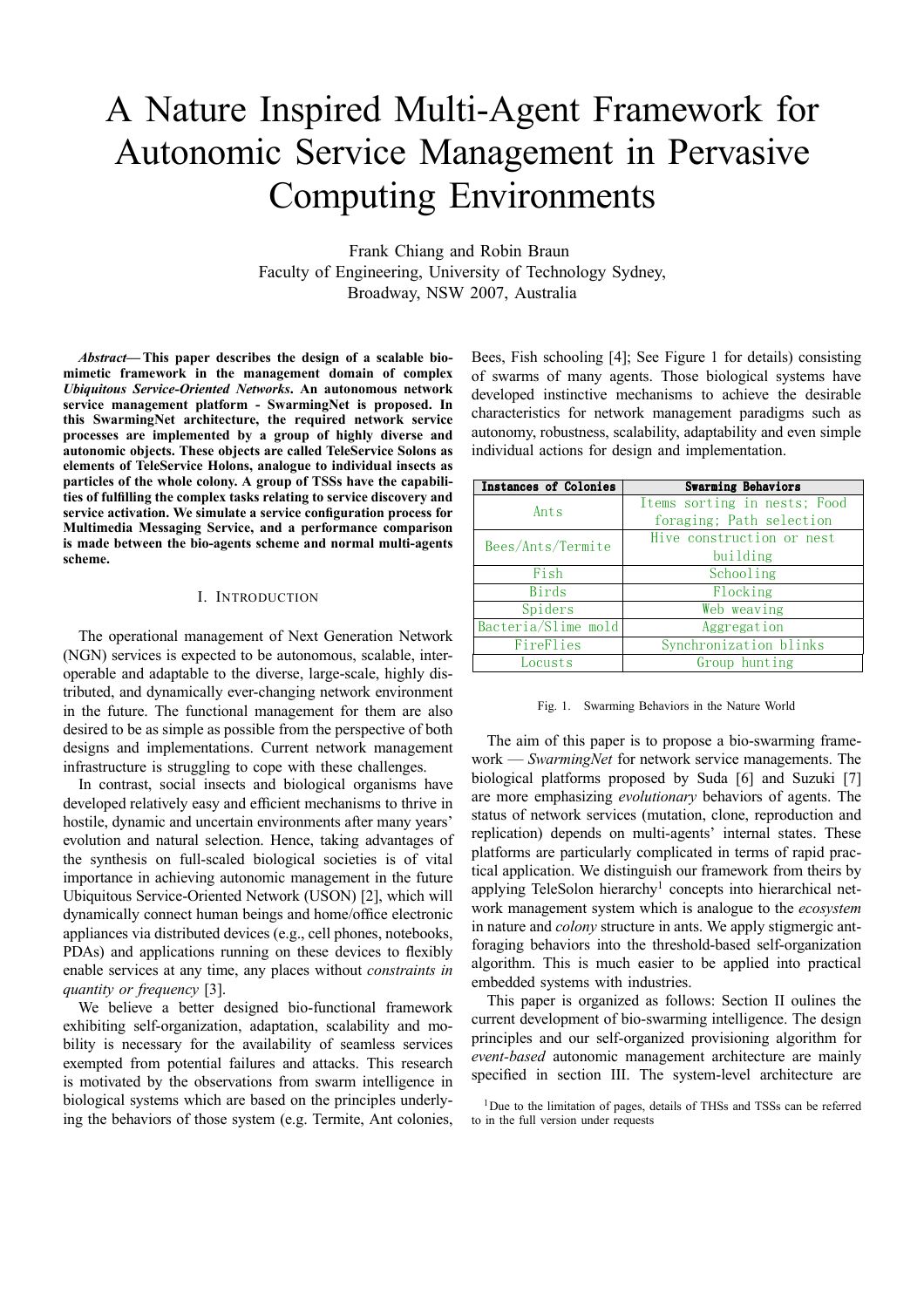included in section III which section also covers the definitions and theorem for the threshold-based self-organized algorithm. Service configuration process of MMS is simulated as an illustrative application, simulation results are shown in Section IV. Finally we conclude with performance comparisons and future work trends in section V.

## II. RELATED WORK

The relative research on *bio-swarming intelligence* started around 30 years ago in the field of cellular robotic systems, Wolfram [8] outlines swarming intelligence as a new emerging science comparing with dynamic systems and chaotic systems where most of the work are on dynamics and complex interactions. The researches on large-scale biological systems and the simple entities consisting of such systems in the filed of Artificial Life (AL) and Complex Adaptive Systems (CASs) help solve the various engineering problems, control problems and computational problems in the way of analoging or adapting from biology. Outstanding achievements even include a more complex swarm explorations in NASA's intelligent rovers and spacecraft which mimick the societal behaviors of swarms, flocks by offering great potential implementation power in fulfilling NASA space mission in the future. Swarm intelligence offers an alternative way of designing "intelligent" systems in which autonomy [9], [10], emergence, and distributiveness replace control, preprogramming, and centralization [11]. Our research is motivated by previous research work on the ant-based algorithms, models, theories are mainly carried out by Di caro [12], Agassounon and Gambardella [13].

#### III. DESIGN PRINCIPLES

Manual operation of the network configuration in decentralized environment becomes more and more unrealistic, meanwhile, the high dynamics in UOSN networks, variations of network conditions (such as bandwidth, traffic congestion) and users' requests require services configuration process to be autonomically functioning. In addition, autonomicity provides great chances for the human system administrators and technicians to focus on higher technical issues without intervention into tasks from huge amount of operations for service configuration, provisioning and assurance. Hence, there is a need to introducing intelligent ability into devices (programmable) and new policies/ new rules (autonomically updated) to achieve desirable performance. The incorporation of social insects paradigm into autonomic service configuration is believed to be the right way to meet these requirements. This can be achieved by modelling networks as a distributed aggregation of self-organized autonomous TSS<sup>2</sup> solons in our approach. This is similar to the social insects colony (networks) consisting of large amount of individual insect (solon).

# *A. Self-Organized Service Provisioning & Algorithm*

Future networks should not only provide basic connectivity but also intelligently and immediately enable on-demand services in *pervasive computing* environments at anywhere, anytime. Those services must be provisioned in a flexible and distributed way in highly dynamic runtime infrastructure. Thus, service deployment and management for devices in USON are extremely difficult since a provisioning infrastructure ought to cope with the high level of heterogeneity, degree of mobility, and care about limited device resources.

In this context of self-organization, we describe the service provisioning as the ability to *create, remove, reproduce, reconfigure* the instances of services at runtime. Moreover, the bio-mimetic agents run at particular network nodes, (1) *measure* the local demands for network services autonomically beyond other nodes; (2) *reconfigure/reproduce* local services when demands are detected; (3) *remove* the services when there are no demands of quantity.

*a) Self-organization Algorithm —:* This section defines the algorithm to enable self-organized bio-networks. This algorithm also considers the scalable design principle, such as adaptability and robustness in distributed environment; localized decision making process based on neighborhood information. Hence, it is also practical principle to consider only *local customers* who are not too far from the service center. The *content-based event messaging* system categorize and store the messages for different services into different space in information store (e.g., database). The following definitions will together define the problem domain in our service provisioning process.

*Definition* 1: A dynamic threshold  $\theta$  is configured for each requested service respectively; A parameter  $\eta$  is used to evaluate the keen degree for customers who require certain services; A parameter d represents Euclidean distance between available server of services and customers; The localized service zone  $\omega$  is designated as  $\omega(d) \leq 10\% \cdot D$ , where D is the diameter value of the whole service area

*Definition* 2: A parameter  $\tau$  evaluates the intensity of digital pheromone which are placed along the traces to servers in dispersed area by previous bio-agents. The intensity of digital pheromone measures how easy the service is available in the particular server the path gets to. Moreover,  $\tau$  is related to the Euclidean distance d

*Lemma 1:* (Time) When customer requests are accumulated to the  $\theta$  value, the service provisioning starts. This is a dynamic value varying in accordance with essence of specific services. For some reason, some services should be activated as soon as there is a demand for it. While some services can be activated only when there are enough number of requests

*Lemma 2:* (Space) When the customer and services are both inside localized service zone, the service could be provisioned

*Theorem 1:* The self-organized process for service provisioning is activated successfully iff Lemma 1 and Lemma 2 are satisfied simultaneously $3$ 

<sup>2</sup>Due to the limitation of pages, the details of THSs and TSSs can be referred to the full version under requests

<sup>&</sup>lt;sup>3</sup>Due to the limitation of page lengths, the proof part can be referred to under requests. And the full pseudocodes on our simulation for ant-inspired learning and adapation can be provided under any request.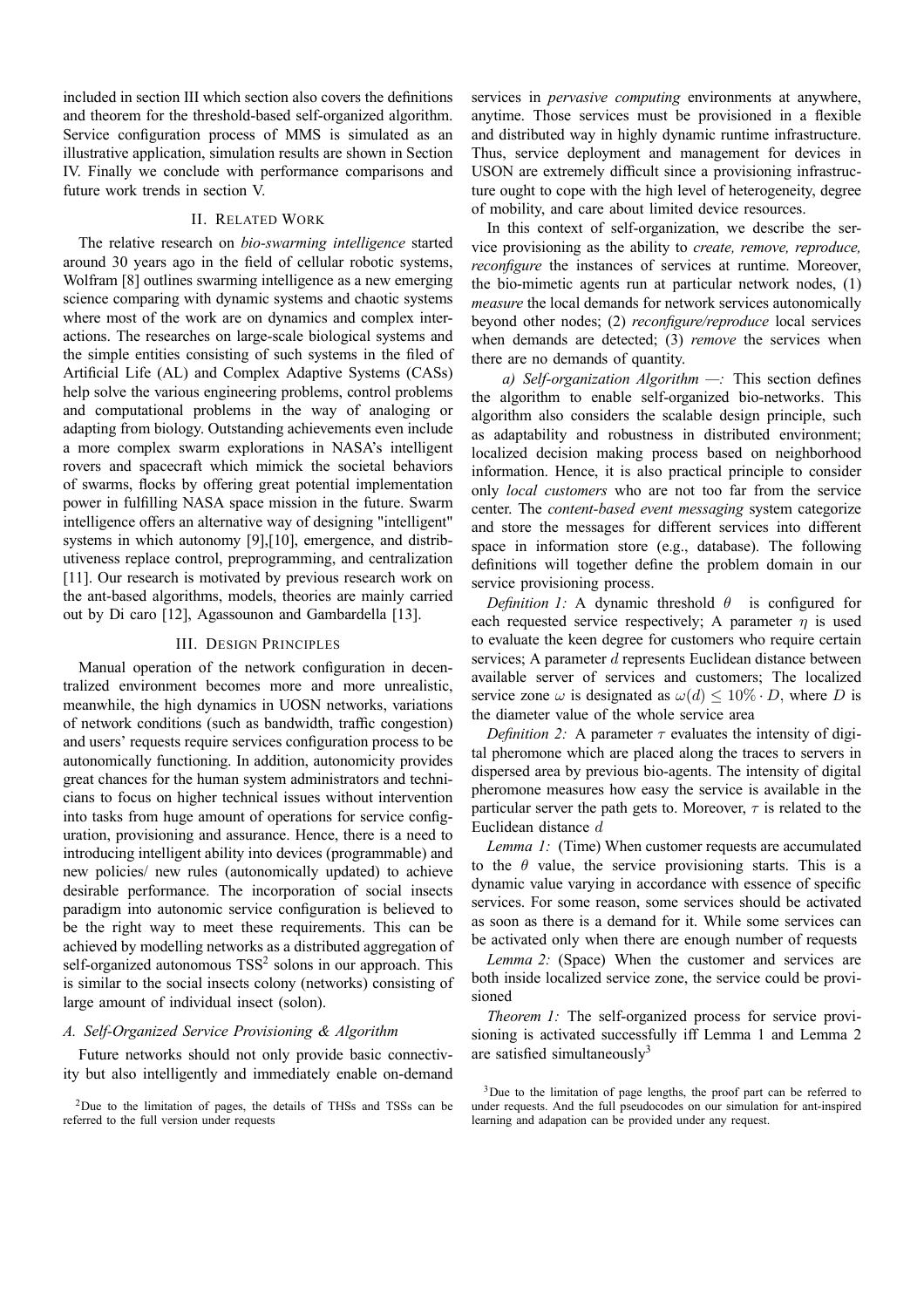# *B. System-Level Architecture*

This architecture we propose here is partly depicted in Figure 1 of our paper [4]. We have to omit it due to page limitations. This systems-level architecture illustrates the combinatorial links among our three indiscerptible parts for autonomic service activation process: 1) Users; 2) Instrumentation support and measurement, monitoring; 3) Enhanced 4 layers TMF management model. Analogue to the biological society, we introduce the concept of *ecosystem* into the whole system which acts as the environment where agents create, live and die. We designate the *energy exchange* is the "currency" between ecosystem components (e.g. swarm agents) and ecoenvironment. This is a layered structures with 4 layers of the TMF model with 2 extra management layer for the achieving of autonomic service assurances.

#### IV. SIMULATION AND EXPERIMENTAL MEASUREMENT

In this section, we present our numerical experiment results to evaluate the performance of the operation and efficiency of our proposed architecture by applying biological pheromone. We choose the Multimedia Messaging Service (MMS) services as an evaluation application. As for the system-level architecture, the *managed object* in this context is MM\_Box (MultimediaMessaging\_Box); The product components are 1) Gold\_MM\_Box (capacity=1000MB), 2) Silver\_MM\_Box  $(capacity=100MB)$ , 3) Bronze MM Box (capacity=10MB).

The events messages contain on-demanding service provisioning requests from clients, these messages include information on: 1) *create/delete* users' MM account in the product or 2) *migration* Multimedia Messaging (MM) account among the products – *Gold, Silver and Bronze boxes*. The service provisioning results indicate bio-inspired network management paradigm and can maintain SLA compliance as well as efficient transaction time.

Digital pheromone evaluates the degree of difficulty in activating or migrating MM accounts which are stored in MM servers in this context (The large intensity of digital pheromone means MM\_boxes are easier to be migrated from silver to gold, or from bronze to silver, etc.). The effectiveness of digital pheromone in MMS server configuration process in the framework has been tested. The service-configuration performance comparison between the bio-agents and normal agents are analyzed. Java classes are built on the modelling platform AnyLogic<sup>®</sup>. Specifically through the hierarchical decomposition structure of the object classes, the system scalability is easily achieved in this swarm-based object-oriented simulation paradigm.

The experiment scenario is summarized here: The event messages with service requests from clients PC in our testbed will trigger the service configuration process whenever the service requests approach a service threshold  $\theta_{ij}$  where i represents the service ID, j represents the clients' ID.

We argue this is an *autonomic* process instead of an *automatic* paradigm because the  $\theta_{ij}$  value changes according to the requested service profiles, autonomic agents learn and decide the best threshold. Our adaptation strategies are not fixed to be a set of rules like that in automatic system, on the contrary, the autonomy is achieved by goal setting and suggestion through learning and modification of the existing adaptation strategy.

The multiplication  $\omega$  of digital pheromone intensity and customer keen index will be considered as an important index in an exponential formula (e.g.,  $exp(\omega)$ ), which determines which MM account will be configured to activate in certain MM servers. Service lifetime is calculated by multiplication of these two factors. Moreover, network vendor agents will view into caché database for updated information being synchronized with our 4-layer structure which cover the *specification* files for products and services, and all the configuration files for resources (e.g., devices, equipment, etc.). Specifically, by taking into fact that service requests usually are provisioned by local servers, the factor  $d$ , an Euclidean distance measures our virtual distance between service requests to MM\_server in the coordinate plane. If there are servers meeting the requirement simultaneously, we will randomly pick up one of them.

Figure 2 describes the overall simulation configurations in details. Figure 3 shows the parameters of 3 experimental scenarios which test the service provisioning. As shown in Figure 3 for Experiment 3, the number of MM\_servers is decreased till 100 while other parameters remain the same as above.

| Topology            | $\Box$ 1000 virtual M servers are uniformly distributed into an area [0, 280]                                                                                                                                                                                                                                                                                                                                                                                                                                                                                                                                                                                                   |
|---------------------|---------------------------------------------------------------------------------------------------------------------------------------------------------------------------------------------------------------------------------------------------------------------------------------------------------------------------------------------------------------------------------------------------------------------------------------------------------------------------------------------------------------------------------------------------------------------------------------------------------------------------------------------------------------------------------|
| Event Parameters    | $\Box$ Requests for on-demanding service are randomly generated by clients<br>with fixed seed=1 over a time interval of 20 days<br>$\Box$ Services lifetime are not permanent, they will deceased whenever there<br>are no needs or termination willing from customers. We give maximum<br>service lifetime = $1$ day                                                                                                                                                                                                                                                                                                                                                           |
| Space/Time Dynamics | $\Box$ Transaction time for each service requests dynamically change according<br>to $A =$ Customer Keen Index and $B =$ Digital Pheronmone Intensity;<br>$\Box$ In order to simplify the simulation factors, we set $A=0.5$ ;<br>$B=\gamma \times d$ , ( $\gamma=0.5$ or 0.6) where $d=\sqrt{(x-x_1)^2+(y-y_1)^2}$ , d represents the<br>Euclidean Distance between one particular service request and one<br>particular M server;<br>Maximum duration for any certain service provisioning $\lambda = 0.4$ days<br>$\Box$ Services configuration happen on those servers which are close to<br>customers like in real world. We only provision the service distance<br>d < 30 |

Fig. 2. Experiment Description

|        | Num_of_MM_Servers | [Initial_Value_Provision <sup>Digital_Pheromone_]</sup><br>ed Servers | Intensity | Customer Service Keen<br>Index |
|--------|-------------------|-----------------------------------------------------------------------|-----------|--------------------------------|
| Test 1 | 1000              |                                                                       |           | 0, 5                           |
| Test 2 | 1000              | 0                                                                     | 0.6       | 0, 5                           |
| Test 3 | 100               | 0                                                                     | 0.6       | 0, 5                           |

Fig. 3. Parameters for Experimental Test 1, 2 and 3